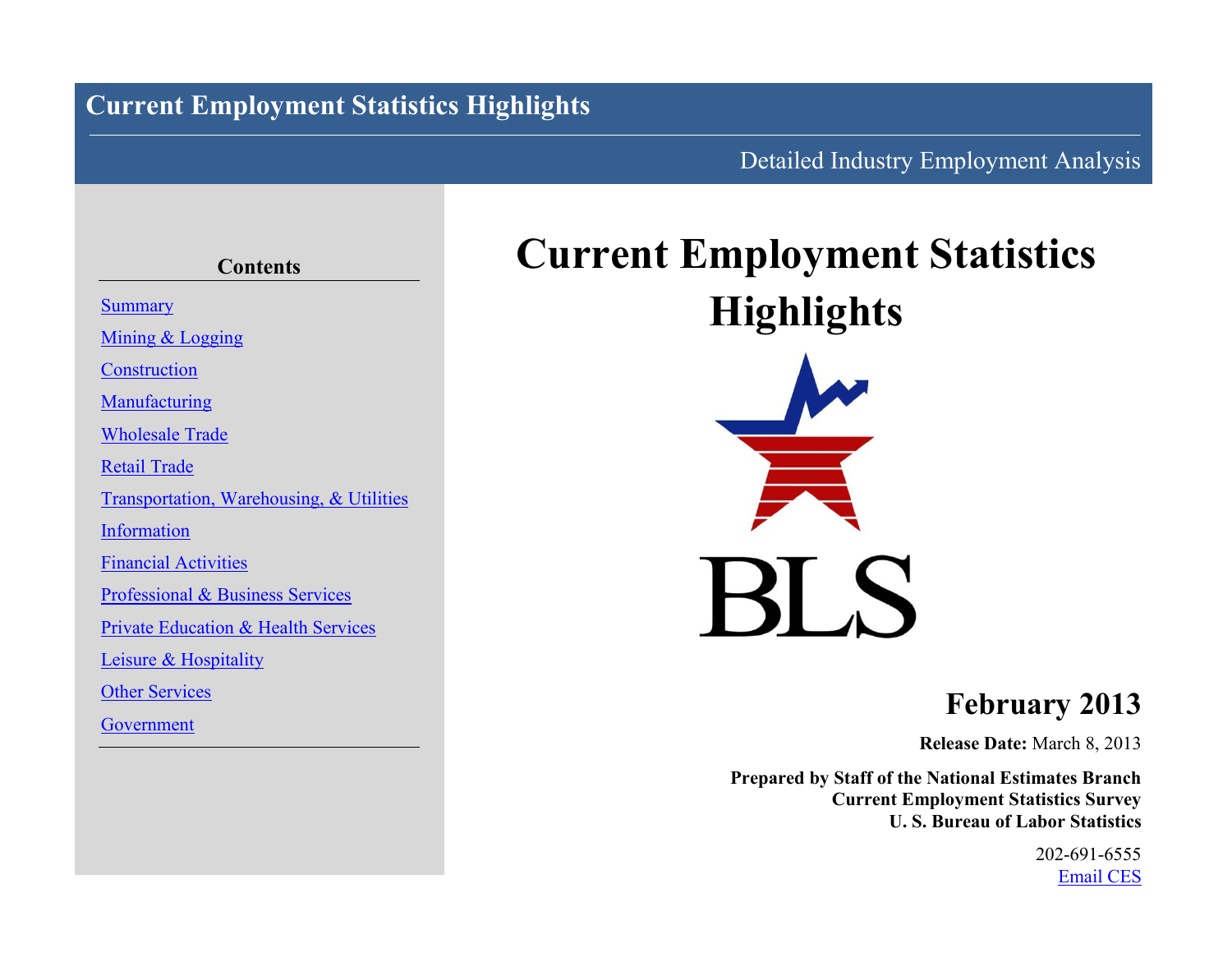### **Current Employment Statistics Survey Summary, February 2013**

### <span id="page-1-0"></span>**+ 236,000 Total Nonfarm + 246,000 Total Private**

 Total nonfarm employment increased by 236,000 in February, compared to an average over-the-month change of 175,000 in the prior 6 months. Since reaching a low in February 2010, nonfarm employment has grown by 5.7 million. In February, construction, information, professional and business services, and health care added jobs.

 Average hourly earnings for all employees on private-sector payrolls increased by 4 cents in February. Hourly earnings are up 2.1 percent over the year. Average weekly hours rose by 0.1 hour in February to 34.5 hours.

### **+ 48,000 Construction**

 Construction employment rose in February, with gains concentrated in specialty trade contractors (+32,000). Both residential and nonresidential specialty trade contractors contributed to the gain. Nonresidential building construction added 6,000 jobs over the month. Since reaching an employment low in January 2011, the construction industry has added 349,000 jobs.



### **+ 24,000 Retail trade**

 Employment in retail trade rose by 24,000 in February with small increases in most component industries. Employment fell by 8,000 in electronics and appliance stores,

following a job gain of 6,000 in January. Over the year, retail trade employment has grown by 252,000.

**[Summary](#page-1-0)** [Mining](#page-4-0) &

[Construction](#page-5-0) [Manufacturing](#page-8-0)

Trade: [Wholesale](#page-9-0) [Retail](#page-10-0) [Transp.](#page-12-0), [Warehousing](#page-12-0) & [Utilities](#page-13-0)

[Information](#page-14-0) [Financial](#page-15-0)

[Professional](#page-16-0) & [Business](#page-16-0) Services

[Activities](#page-15-0)

[Private](#page-18-0) [Education](#page-18-0) [& Health](#page-18-0) Services

[Leisure](#page-19-0) & [Hospitality](#page-19-0) **[Other](#page-20-0)**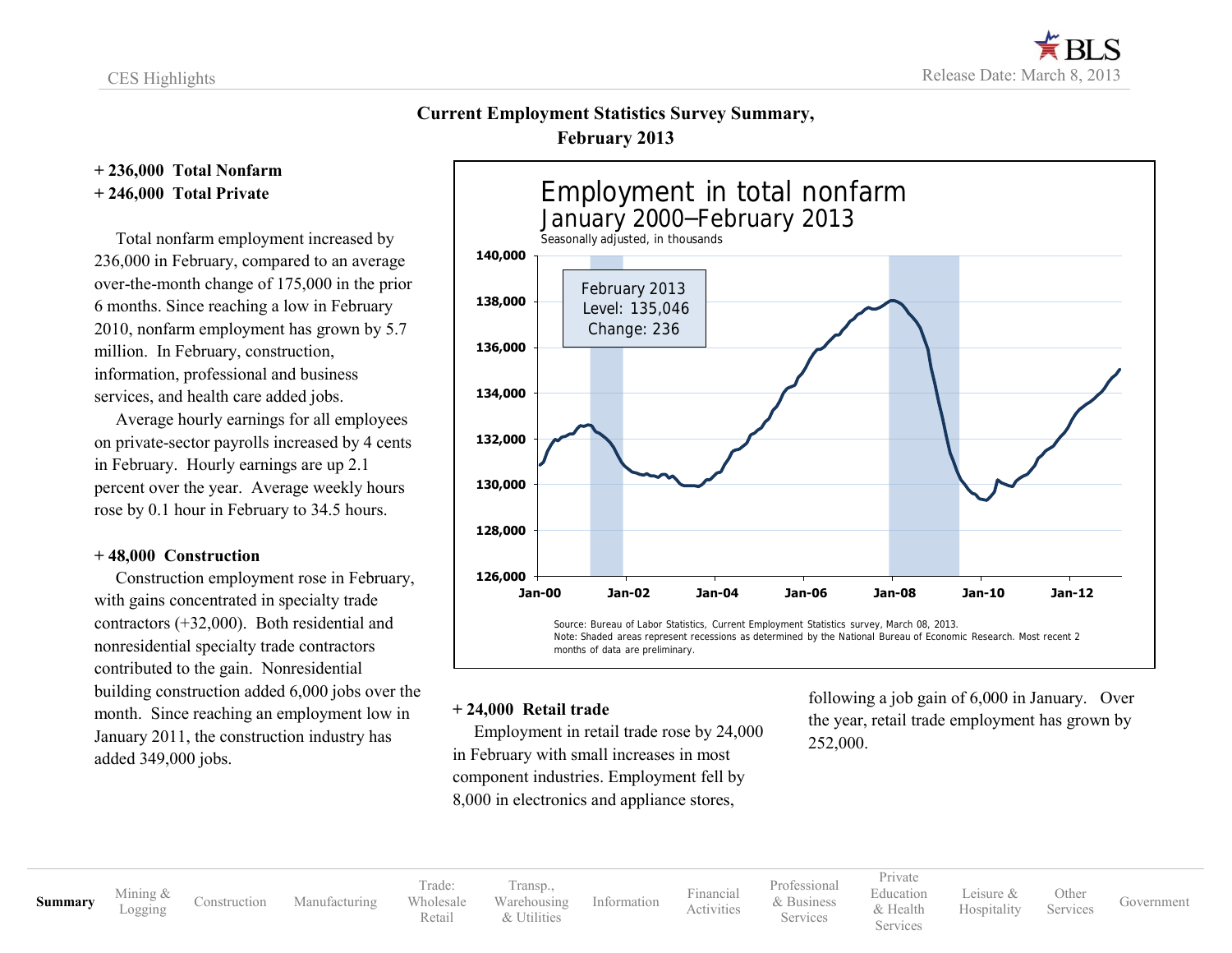### **Current Employment Statistics Survey Summary, February 2013**

### **+ 20,000 Information**

 Information added 20,000 jobs over the month. The job gain was concentrated in motion picture and sound recording industries, where employment can be volatile from month to month.

### **+ 73,000 Professional and business services**

 Professional and business services employment rose by 73,000 in February. Administrative and support services added 44,000 jobs, with small gains distributed through much of the sector. Employment in temporary help services changed little over the month (+16,000). Accounting and bookkeeping services added 11,000 jobs in February, more than offsetting a job loss in January. Moderate job growth continued in computer systems design and in management and technical consulting.

### **+ 24,000 Education and health care**

 Health care added 32,000 jobs in February. Both hospitals and nursing and residential care facilities added 9,000 jobs. Over the year, health care has added an average 25,000 jobs per month.



# **[Summary](#page-1-0)** [Mining](#page-4-0) &

[Construction](#page-5-0) [Manufacturing](#page-8-0)

Trade: [Wholesale](#page-9-0) [Retail](#page-10-0)

[Transp.](#page-12-0), [Warehousing](#page-12-0) & [Utilities](#page-13-0)

[Information](#page-14-0) [Financial](#page-15-0) [Activities](#page-15-0) [Professional](#page-16-0) & [Business](#page-16-0) Services

[Private](#page-18-0) [Education](#page-18-0) [& Health](#page-18-0) Services [Leisure](#page-19-0) & [Hospitality](#page-19-0)

**[Other](#page-20-0)** Services [Government](#page-21-0)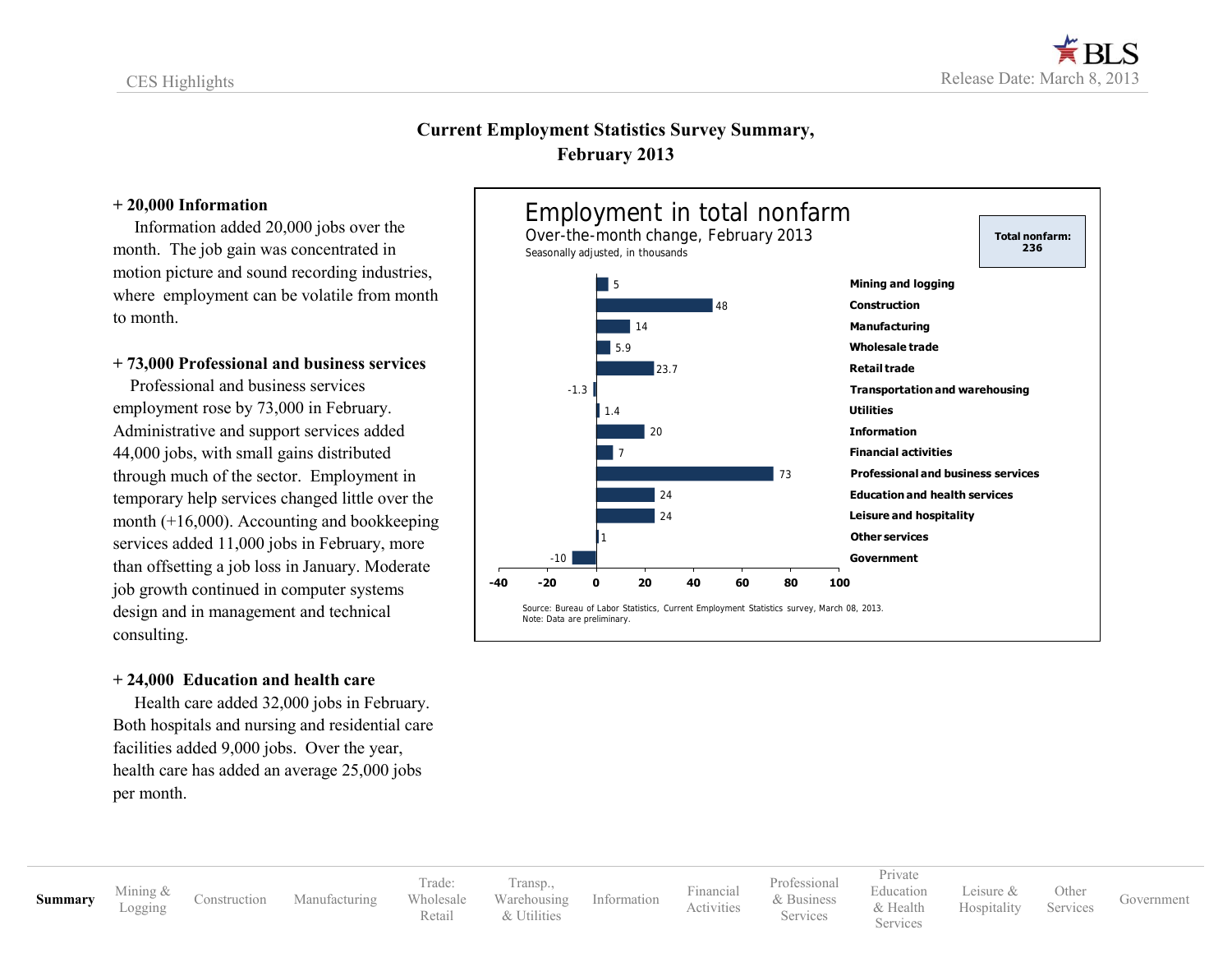

### **Current Employment Statistics Survey Summary, February 2013**

| <b>Other Over-the-month</b>                   |           |  |  |  |  |
|-----------------------------------------------|-----------|--|--|--|--|
| <b>Employment Changes*</b>                    |           |  |  |  |  |
| <b>February 2013</b>                          |           |  |  |  |  |
| Mining and logging                            | $+5,000$  |  |  |  |  |
| Manufacturing                                 | $+14,000$ |  |  |  |  |
| Wholesale trade                               | $+6,000$  |  |  |  |  |
| <b>Transportation and Warehousing</b>         | $-1,000$  |  |  |  |  |
| <b>Utilities</b>                              | $+1,000$  |  |  |  |  |
| <b>Financial activities</b>                   | $+7,000$  |  |  |  |  |
| Leisure and hospitality                       | $+24,000$ |  |  |  |  |
| Other services                                | $+1,000$  |  |  |  |  |
| Government                                    | $-10,000$ |  |  |  |  |
| *Over-the-month changes in this table are not |           |  |  |  |  |
| statistically significant (based on a 90%     |           |  |  |  |  |
| confidence interval)                          |           |  |  |  |  |

**[Summary](#page-1-0)** [Mining](#page-4-0) & [Construction](#page-5-0) [Manufacturing](#page-8-0) Trade: [Wholesale](#page-9-0) [Retail](#page-10-0) [Transp.](#page-12-0), [Warehousing](#page-12-0) & [Utilities](#page-13-0) [Information](#page-14-0) [Financial](#page-15-0) [Activities](#page-15-0) [Professional](#page-16-0) & [Business](#page-16-0) Services [Private](#page-18-0) [Education](#page-18-0) [& Health](#page-18-0) Services [Leisure](#page-19-0) & [Hospitality](#page-19-0) [Other](#page-20-0) Services [Government](#page-21-0)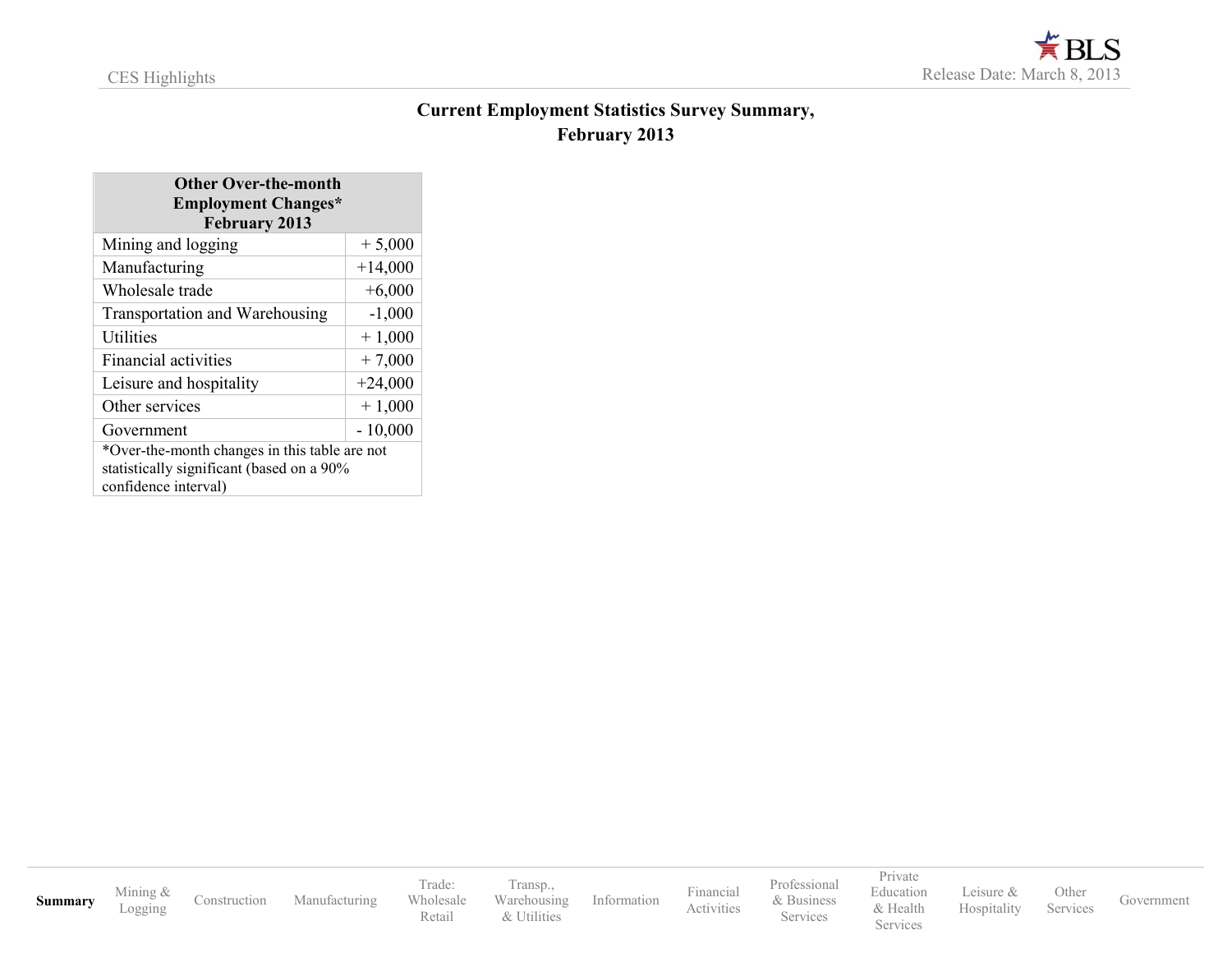

### **Mining and Logging**

<span id="page-4-0"></span>

 In February, employment within mining and logging continued to trend upward. In 3 months, the industry has gained 16,000 jobs, coinciding with a renewed increase in the count of active rigs drilling for natural gas and a recent upward trend in natural gas prices. [\(Baker Hughes\)](http://www.bakerhughes.com/).

[Summary](#page-1-0) **[Mining](#page-4-0) &** 

**[Logging](#page-4-0)** [Construction](#page-5-0) [Manufacturing](#page-8-0)

Trade: [Wholesale](#page-9-0) [Retail](#page-10-0)

[Transp.](#page-12-0), [Warehousing](#page-12-0) & [Utilities](#page-13-0)

[Information](#page-14-0) [Financial](#page-15-0) [Activities](#page-15-0) [Professional](#page-16-0) & [Business](#page-16-0) Services

[Private](#page-18-0) [Education](#page-18-0) [& Health](#page-18-0) Services

[Leisure](#page-19-0) & [Hospitality](#page-19-0) **[Other](#page-20-0)**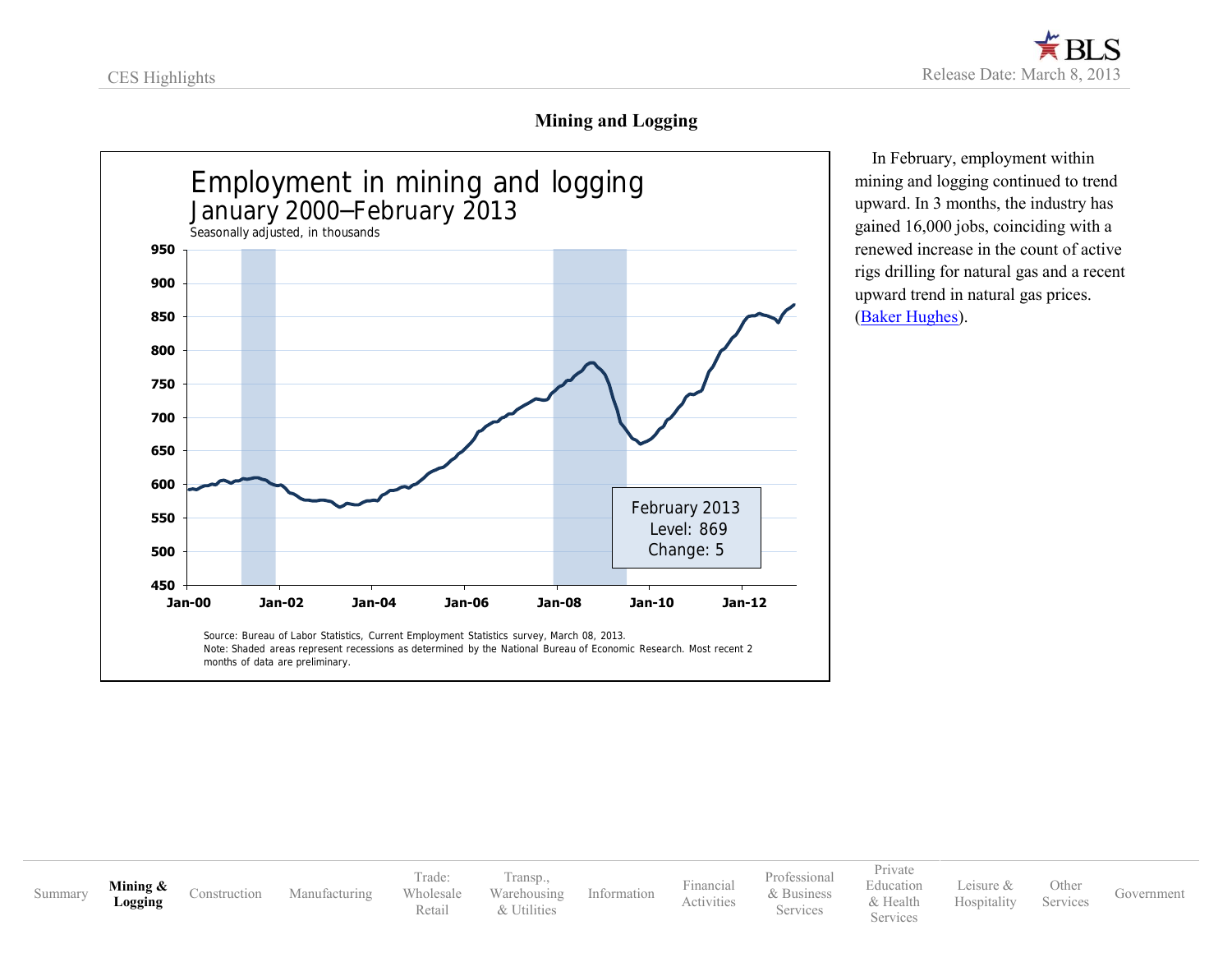<span id="page-5-0"></span>

### **Construction**



 Construction employment increased by 48,000 in February, bringing the current 3-month change to 111,000. This increase represents an acceleration over the 43,000 jobs that were added in the 3 months ending in November 2012.

 The February job gain in construction is the largest 1-month increase since March 2007 when 80,000 jobs were added. Since reaching an employment trough in January 2011, the industry has added 349,000 jobs

### 5-9 -7 -4 -1  $\tilde{e}$ -51 - १  $\sim$   $-$ -15  $\stackrel{1}{\leftarrow}$ -16  $\frac{1}{2}$ -1  $\frac{1}{2}$  $\frac{12}{1}$ -7 -9 -91 -91  $\frac{1}{11}$ -9  $-12$  11  $\sim$   $-$ -7 -1  $\sim$   $-$ -9 -2 -6 -4 -6 -4  $\frac{3}{2}$ 77  $\sim$ -1 55 **-25 -20 -15 -10 -5 0 5 10 15 20 Jan-08 Jul-08 Jan-09 Jul-09 Jan-10 Jul-10 Jan-11 Jul-11 Jan-12 Jul-12 Jan-13** Employment in nonresidential building Over-the-month change, January 2008–February 2013 Source: Bureau of Labor Statistics, Current Employment Statistics survey, March 08, 2013. Most recent 2 months of data are preliminary. Seasonally adjusted, in thousands

### **NAICS 2362 – Nonresidential building**

 Employment in nonresidential building rose by 6,000 in February and has grown by 16,000 over the most recent 3 months. The industry has added 39,000 jobs since reaching an employment trough in February 2011.

[Summary](#page-1-0) [Mining](#page-4-0) &<br>Logging

**[Construction](#page-5-0)** [Manufacturing](#page-8-0)

Trade: [Wholesale](#page-9-0) [Retail](#page-10-0)

[Transp.](#page-12-0), [Warehousing](#page-12-0) & [Utilities](#page-13-0)

[Information](#page-14-0) [Financial](#page-15-0) [Activities](#page-15-0) [Professional](#page-16-0) & [Business](#page-16-0) Services

[Private](#page-18-0) [Education](#page-18-0) [& Health](#page-18-0)

Services

[Leisure](#page-19-0) & [Hospitality](#page-19-0) [Other](#page-20-0)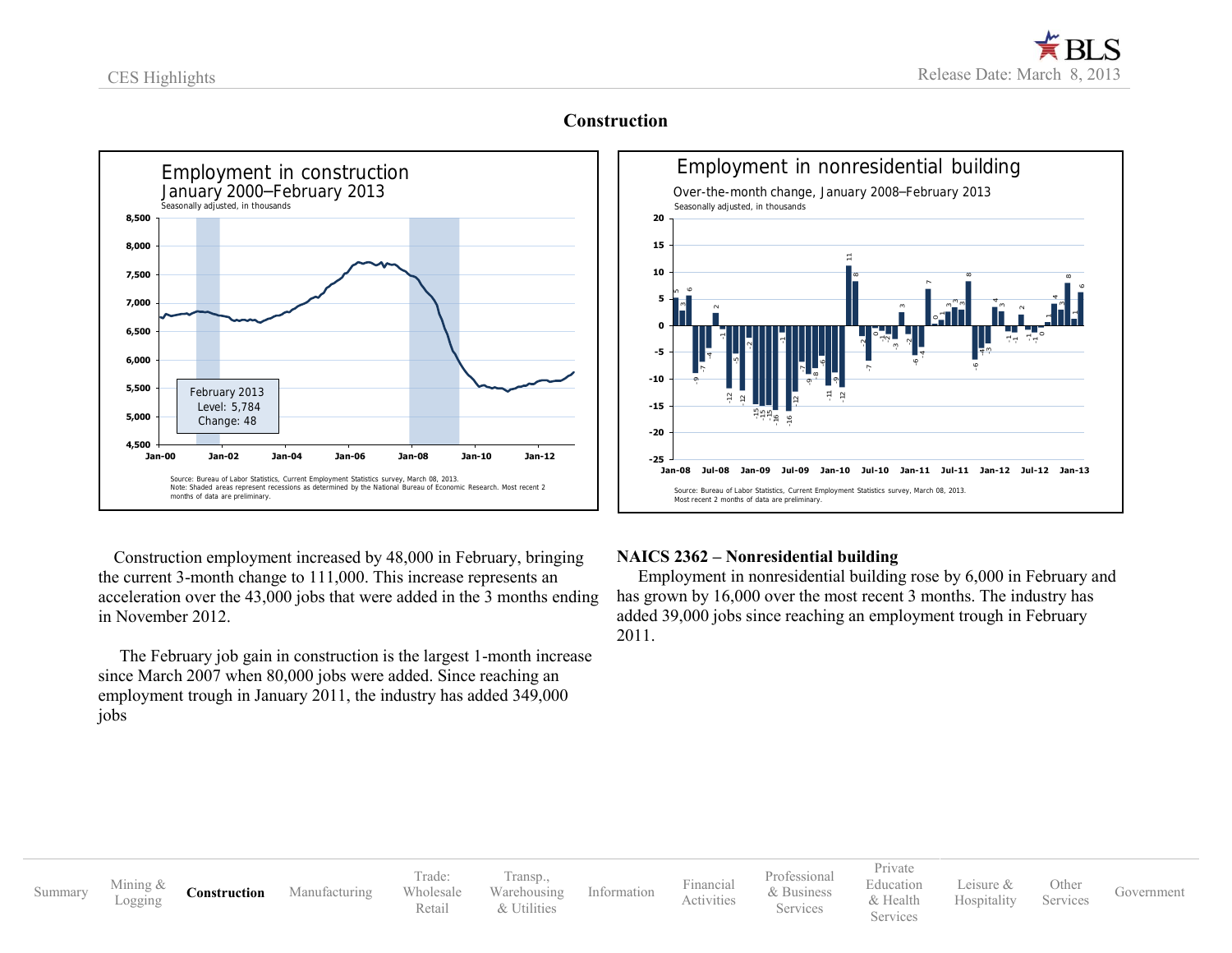### **Construction**



### **NAICS 238 – Specialty trade contractors**

 Employment in specialty trade contractors rose by 32,000 in February. Within the industry, residential specialty trade contractors (NAICS 238001) added 17,000 jobs. This gain is consistent with the [Census Bureau's](http://www.census.gov/construction/nrc/pdf/newresconst.pdf) report that building permits for housing rose 1.8 percent in January.

 Nonresidential specialty trade contractors (NAICS 238002) added 15,000 jobs in February, consistent with the job growth in nonresidential building construction. Nonresidential specialty trade contractors has added 33,000 jobs over the last 3 months.

[Summary](#page-1-0) [Mining](#page-4-0) &

**[Construction](#page-5-0)** [Manufacturing](#page-8-0)

Trade: [Wholesale](#page-9-0) [Retail](#page-10-0) [Transp.](#page-12-0), [Warehousing](#page-12-0) & [Utilities](#page-13-0)

[Information](#page-14-0) [Financial](#page-15-0)

[Professional](#page-16-0) & [Business](#page-16-0) Services

[Activities](#page-15-0)

[Private](#page-18-0) [Education](#page-18-0) [& Health](#page-18-0) Services

[Leisure](#page-19-0) & [Hospitality](#page-19-0) [Other](#page-20-0)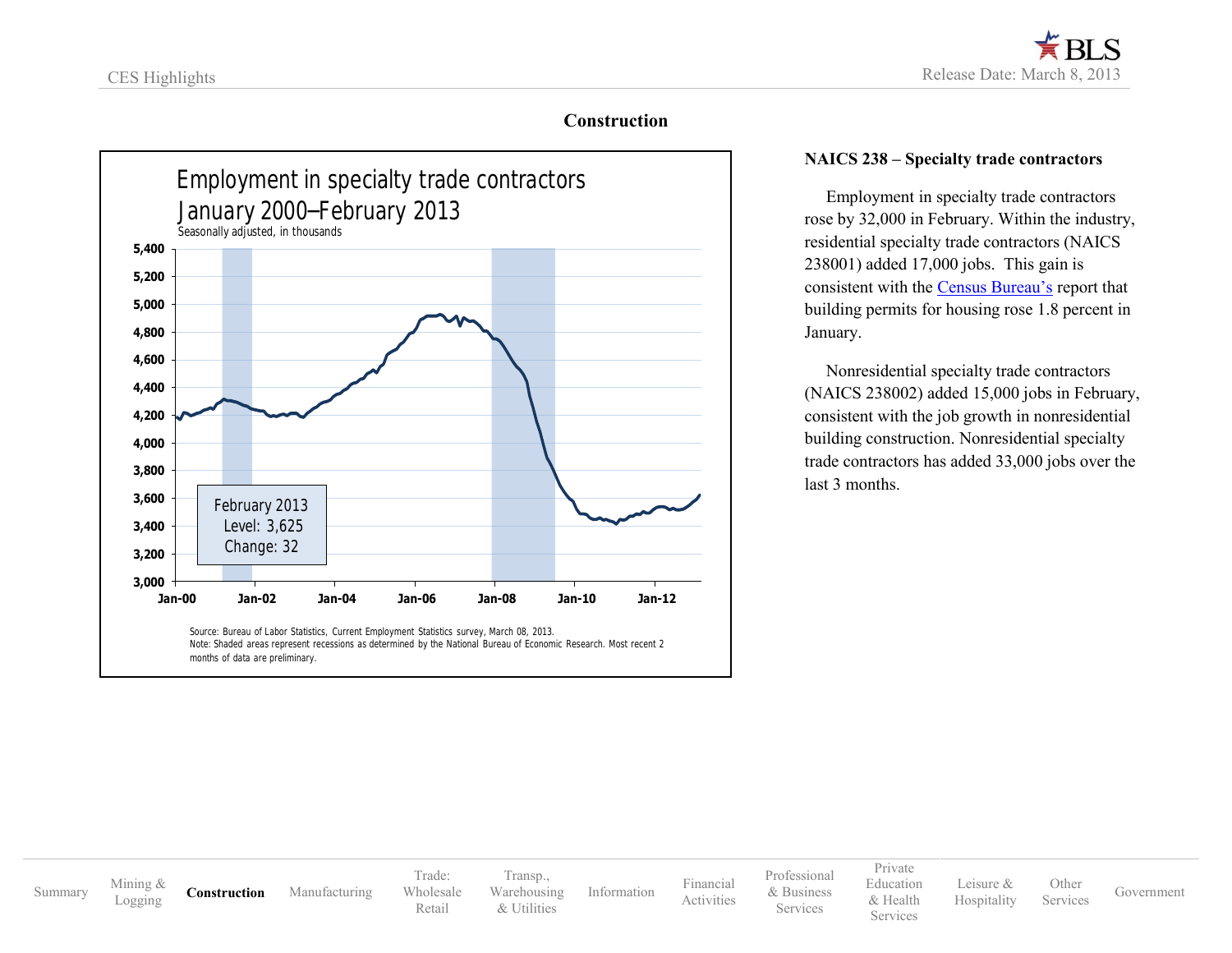### **Manufacturing**

 In February, manufacturing employment ticked up for the fifth consecutive month. Employment in both durable goods and nondurable goods changed little over the month.

 The 1-month diffusion index of manufacturing employment rose from 57.4 in January to 60.5 in February. The diffusion index measures the dispersion of employment change in manufacturing, with a value above 50 indicating that more manufacturing industries are adding jobs than losing them.

 In February, the factory workweek for production employees was 0.2 hour longer. The factory workweek is considered a leading economic indicator. The February index of aggregate weekly hours for production employees increased 0.5 percent over the month.

### **NAICS 324 – Petroleum and coal products**

 In February, petroleum and coal products lost 2,000 jobs, offsetting an employment increase in January. Employment in the industry reached a trough in January 2011 and has since expanded by 5,000.



[Construction](#page-5-0) **[Manufacturing](#page-8-0)** 

Trade: [Wholesale](#page-9-0) [Retail](#page-10-0) [Transp.](#page-12-0), [Warehousing](#page-12-0) & [Utilities](#page-13-0)

[Information](#page-14-0) [Financial](#page-15-0) [Activities](#page-15-0)

[Professional](#page-16-0) & [Business](#page-16-0) Services

[Private](#page-18-0) [Education](#page-18-0) [& Health](#page-18-0) **Services** [Leisure](#page-19-0) & [Hospitality](#page-19-0)

**[Other](#page-20-0)** Services [Government](#page-21-0)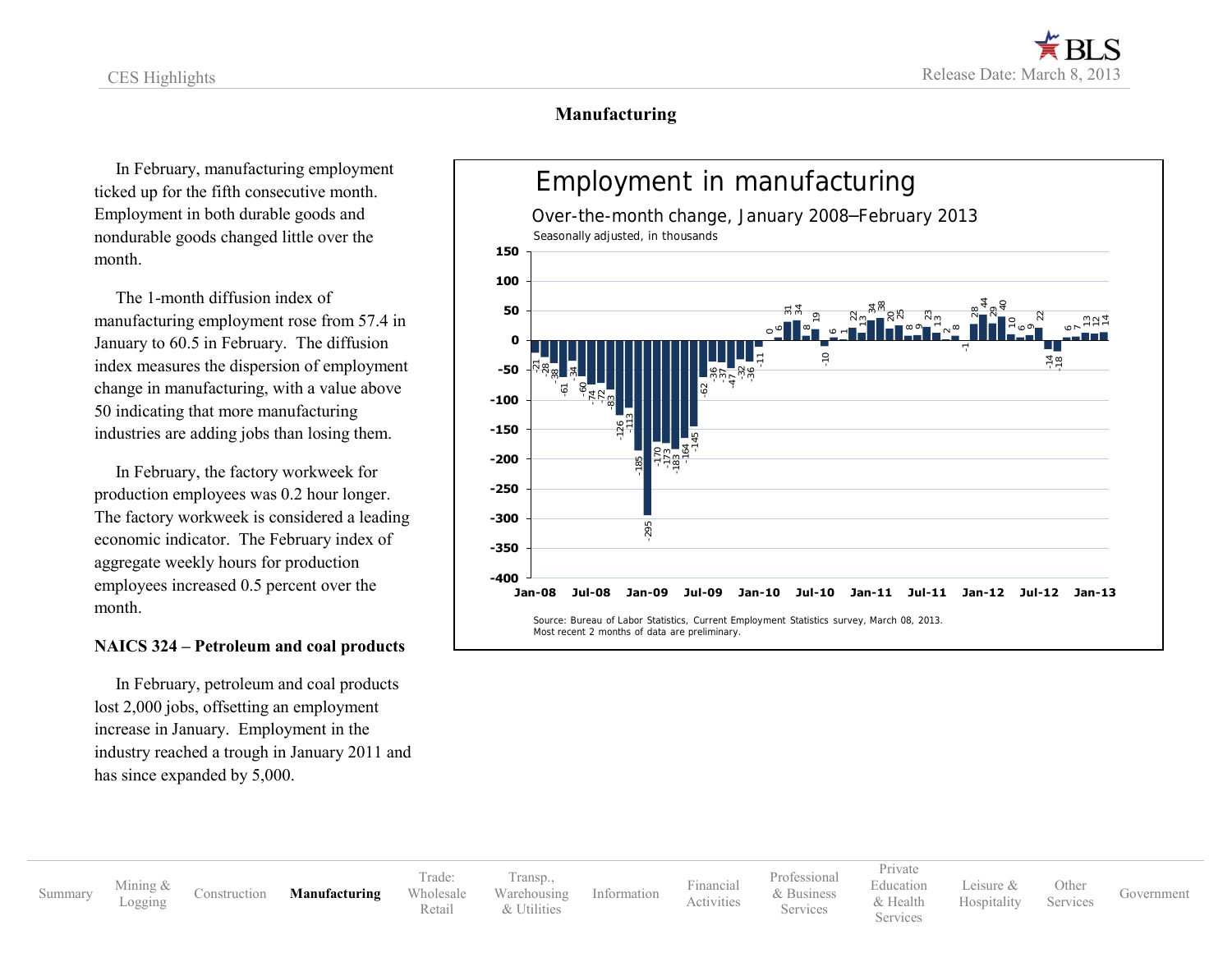### **Manufacturing**

<span id="page-8-0"></span>

### **NAICS 332 – Fabricated metal products**

 Fabricated metal products added 6,000 jobs in February. Since the most recent employment low in January 2010, the industry has recovered 178,000 jobs, or approximately 57 percent of the jobs lost during its June 2007–January 2010 downturn.

### $\equiv$  1  $\frac{26}{2}$  $\frac{1}{2}$ -2 -17  $\frac{28}{2}$ ት :  $\frac{1}{4}$ -15  $\approx$  5  $-91$   $-92$ -10 م<br>- 2 -30  $-21$   $-34$ -4  $\frac{12}{1}$ -3 5.  $\ddot{\phantom{1}}$  $\frac{1}{3}$ \* :<br>1999 - أو- 22 -1 11<br>11 4 $\frac{12}{1}$ -7 -34 ة<br>-**-120 -100 -80 -60 -40 -20 0 20 40 60 Jan-08 Jul-08 Jan-09 Jul-09 Jan-10 Jul-10 Jan-11 Jul-11 Jan-12 Jul-12 Jan-13** Employment in motor vehicles and parts Over-the-month change, January 2008–February 2013 Source: Bureau of Labor Statistics, Current Employment Statistics survey, March 08, 2013. Most recent 2 months of data are preliminary Seasonally adjusted, in thousands

### **NAICS 3361, 3362, and 3363 combined – Motor vehicles and parts**

 In February, employment in motor vehicles and parts manufacturing was essentially unchanged. Since reaching an employment trough in June 2009, the industry has recovered 163,000 jobs; however, in recent months industry employment has shown little net change.

[Summary](#page-1-0) [Mining](#page-4-0) &<br>Logging [Logging](#page-4-0) [Construction](#page-5-0) **[Manufacturing](#page-8-0)** Trade: [Wholesale](#page-9-0) [Retail](#page-10-0) [Transp.](#page-12-0), [Warehousing](#page-12-0) & [Utilities](#page-13-0) [Information](#page-14-0) [Financial](#page-15-0) [Activities](#page-15-0) [Professional](#page-16-0) & [Business](#page-16-0) **Services** [Private](#page-18-0) [Education](#page-18-0) [& Health](#page-18-0) Services [Leisure](#page-19-0) & [Hospitality](#page-19-0) **[Other](#page-20-0)** Services [Government](#page-21-0)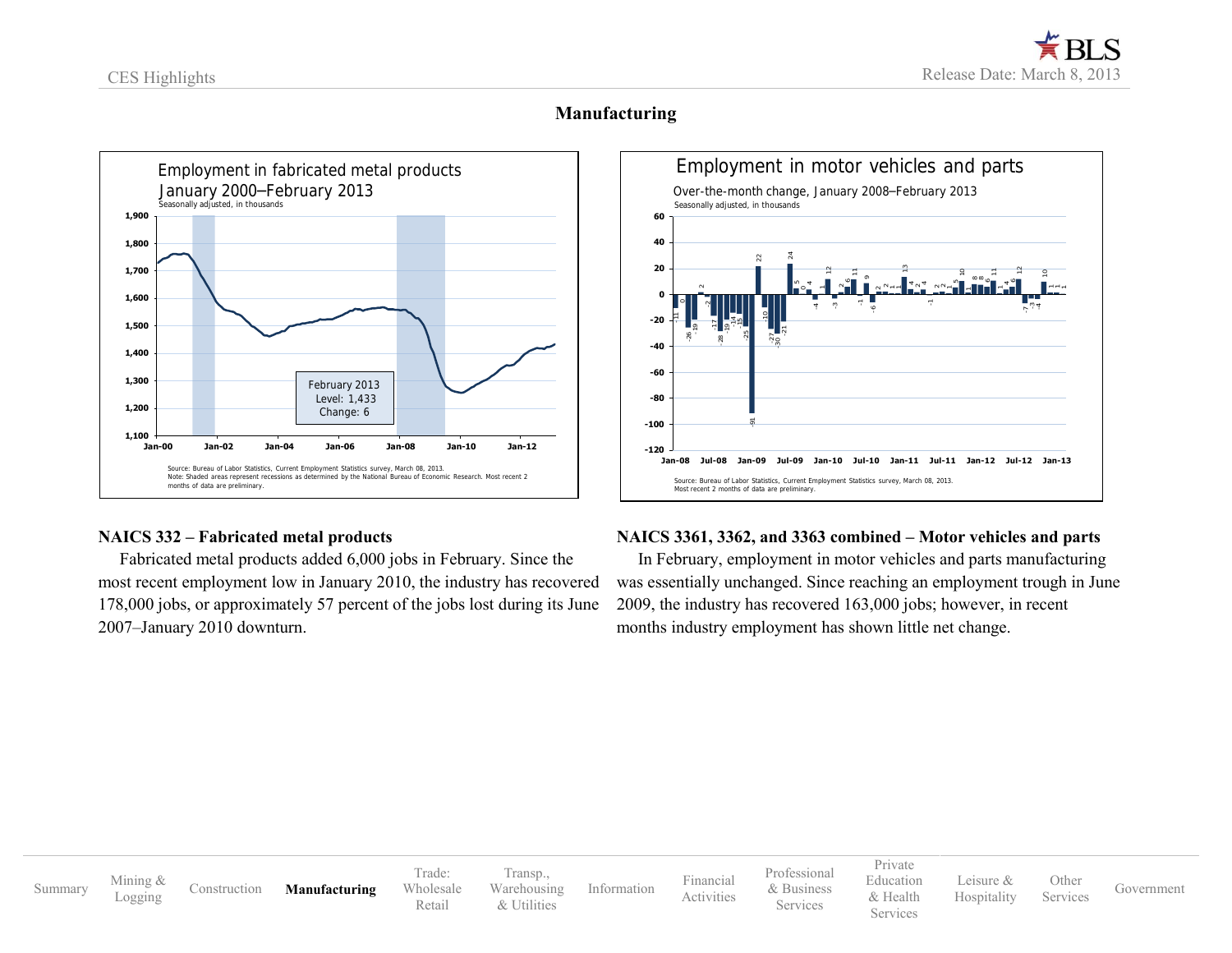

### **Wholesale Trade**

<span id="page-9-0"></span>

 Employment for wholesale trade in February continued to trend up  $(+6,000)$ .

[Summary](#page-1-0) [Mining](#page-4-0) &<br>Logging [Construction](#page-5-0) [Manufacturing](#page-8-0) Trade: **[Wholesale](#page-9-0)** [Retail](#page-10-0) [Transp.](#page-12-0), [Warehousing](#page-12-0) & [Utilities](#page-13-0) [Information](#page-14-0) [Financial](#page-15-0) [Activities](#page-15-0) [Professional](#page-16-0) & [Business](#page-16-0) Services [Private](#page-18-0) [Education](#page-18-0) [& Health](#page-18-0) Services [Leisure](#page-19-0) & [Hospitality](#page-19-0) [Other](#page-20-0)<br>Services [Government](#page-21-0)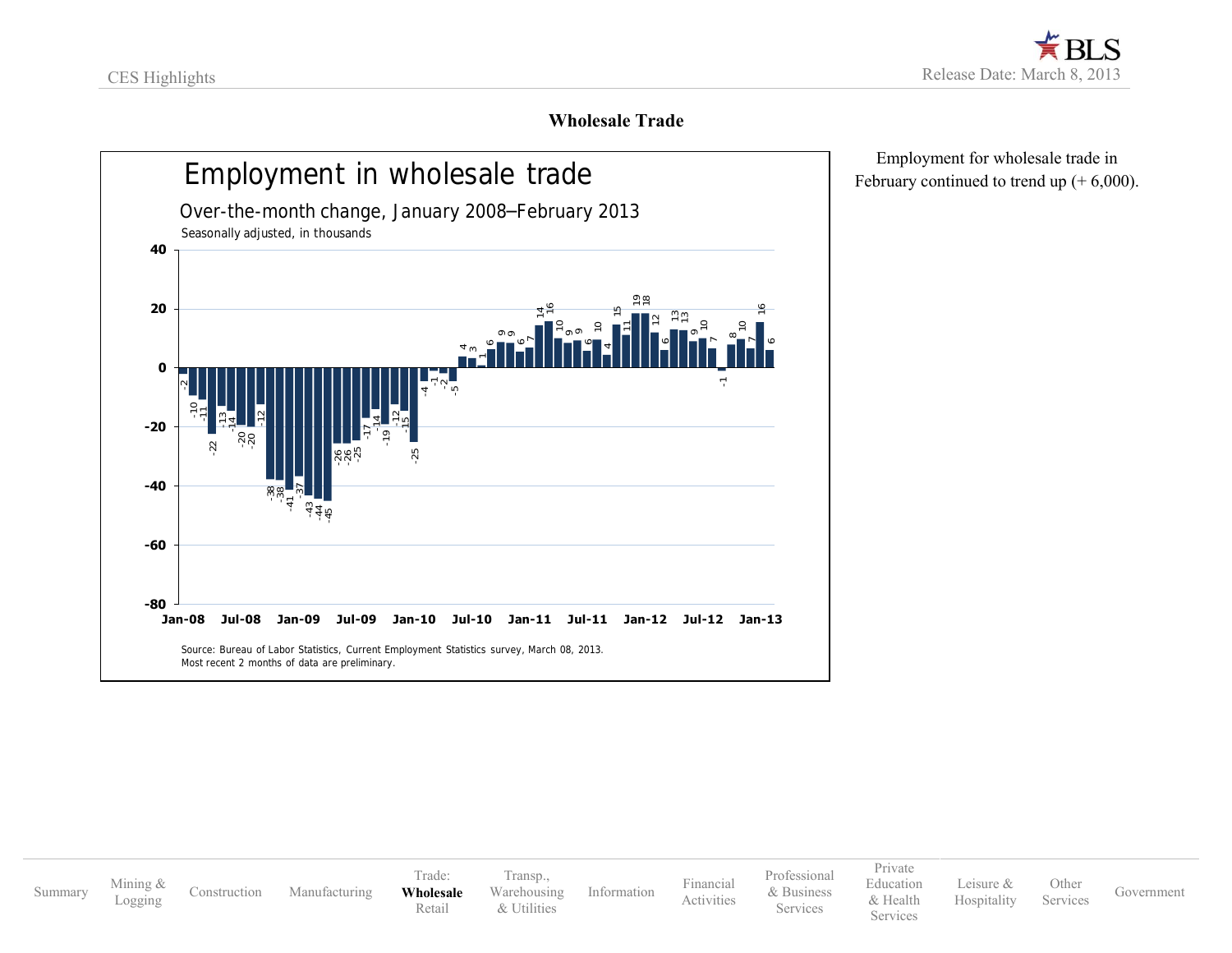<span id="page-10-0"></span>

### **Retail Trade**

 Retail trade employment continued to trend up (+24,000) in February. Over the prior 6 months, retail employment growth had averaged 32,000 per month. In February, electronics and appliance stores lost 8,000 jobs, more than offsetting an upward employment movement of 6,000 in January.

 Since reaching an employment low in December 2009, retail trade has recovered 723,000 jobs or approximately 58 percent of the jobs lost during the industry's November 2007–December 2009 downturn.

 Recent retail-related indicators have been mixed. As shown by [Census Bureau data,](http://www.census.gov/retail/) retail sales registered a small increase of 0.1 percent in January but were up 4.4 percent over the year. Automotive sales, as measured [by MotorIntelligence,](http://www.motorintelligence.com/m_frameset.html) remained robust in February, up 0.1 million from year-ago levels. Additionally, the [Conference](http://www.conference-board.org/data/consumerconfidence.cfm)  [Board](http://www.conference-board.org/data/consumerconfidence.cfm) noted that Consumer Confidence rose sharply in February. Consumers' optimism over business and labor market conditions was a factor cited in increasing confidence over the month.

 However, according to the [U.S. Energy Information Administration,](http://www.eia.gov/petroleum/gasdiesel/) the price of gasoline for February was up 44 cents per gallon from January and the cost per gallon was 23 cents above year-ago levels.

[Summary](#page-1-0) [Mining](#page-4-0) &<br>Logging

[Construction](#page-5-0) [Manufacturing](#page-8-0)

**Trade:** [Wholesale](#page-9-0) **[Retail](#page-10-0)**

[Transp.](#page-12-0), [Warehousing](#page-12-0) & [Utilities](#page-13-0)

[Information](#page-14-0) [Financial](#page-15-0) [Activities](#page-15-0) [Professional](#page-16-0) & [Business](#page-16-0) Services

[Private](#page-18-0) [Education](#page-18-0) [& Health](#page-18-0)

Services

[Leisure](#page-19-0) & [Hospitality](#page-19-0)

[Other](#page-20-0)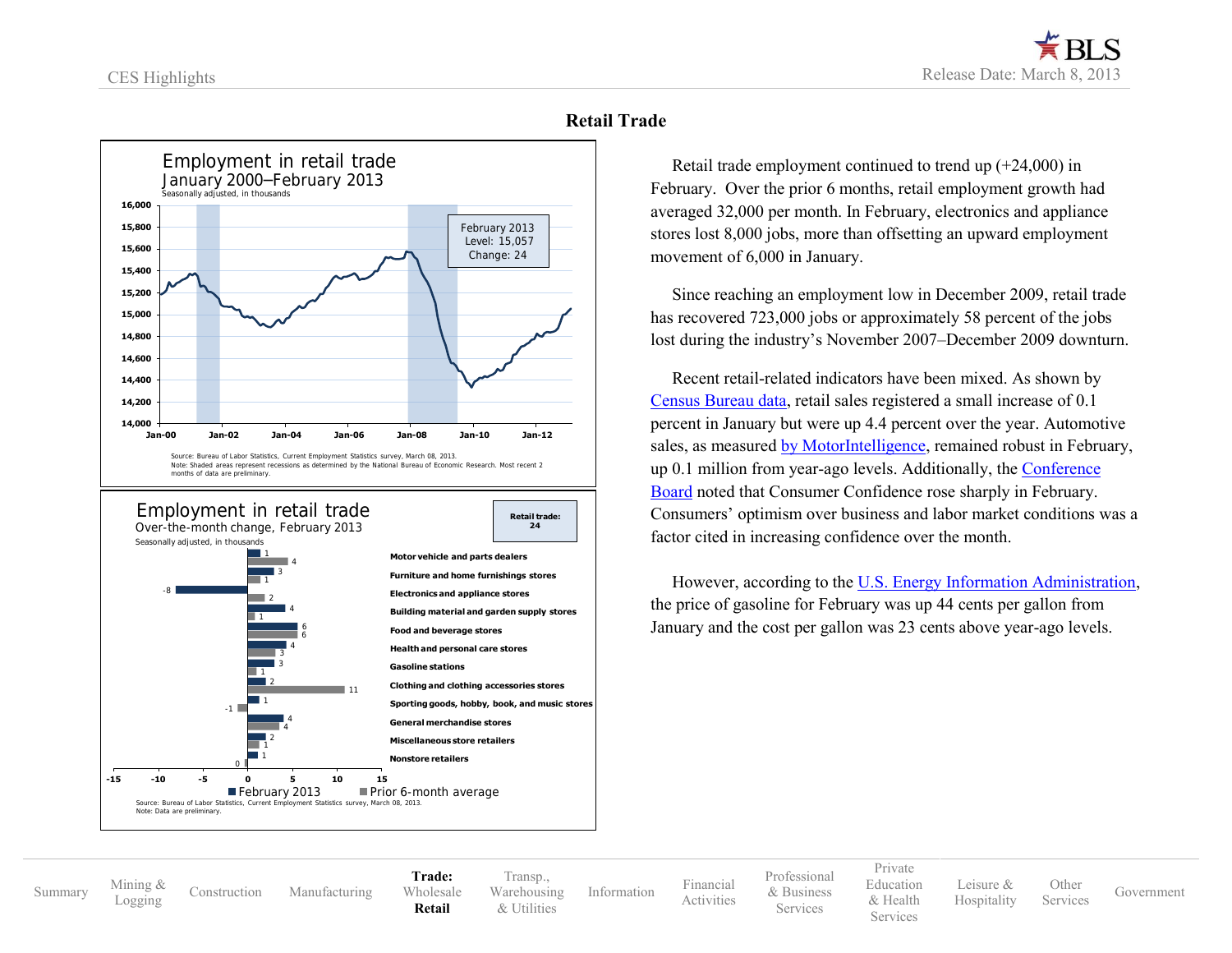### **Retail Trade**

|             |                       |                                                                    |                                       | <b>OVER-THE-MONTH</b><br><b>CHANGE</b> |           |                               |                                            |
|-------------|-----------------------|--------------------------------------------------------------------|---------------------------------------|----------------------------------------|-----------|-------------------------------|--------------------------------------------|
| <b>YEAR</b> | SEPT.<br><b>LEVEL</b> | <b>TOTAL</b><br><b>HOLIDAY</b><br><b>BUILDUP</b><br>$(OCT. -DEC.)$ | %<br><b>HOLIDAY</b><br><b>BUILDUP</b> | JAN.                                   | FEB.      | <b>TOTAL</b><br><b>LAYOFF</b> | <b>LAYOFF</b><br>AS % OF<br><b>BUILDUP</b> |
| 2007-08     | 8,442.0               | 775.6                                                              | 9.2                                   | $-610.8$                               | $-224.3$  | $-835.1$                      | 108                                        |
| 2008-09     | 8,292.6               | 473.9                                                              | 5.7                                   | $-609.6*$                              | $-210.8$  | $-820.4$                      | 173                                        |
| 2009-10     | 7,880.8               | 555.3                                                              | 7.0                                   | $-487.6*$                              | $-154.9$  | $-642.5$                      | 116                                        |
| 2010-11     | 7.906.4               | 634.2                                                              | 8.0                                   | $-477.1$                               | $-166.3$  | $-643.4$                      | 101                                        |
| 2011-12     | 8,045.5               | 667.9                                                              | 8.3                                   | $-486.3$                               | $-219.7*$ | $-706.0$                      | 106                                        |
| Average     | 8,113.5               | 621.4                                                              | 7.7                                   | $-534.3$                               | $-195.2$  | $-729.5$                      | 117                                        |
| 2012-13     | 8,128.5               | 738.0                                                              | 9.1                                   | $-524.5$                               | $-178.3*$ | $-702.8$                      | 95                                         |

 The October-to-December retail employment buildup (not seasonally adjusted) was the strongest since 2007. This stronger-than-average buildup was followed by a weaker-than-average layoff period in January and February. These changes resulted in seasonally adjusted gains overall. Employment in retail trade has increased by 181,000 since September.

Includes employment only from furniture and home furnishings stores, electronics and appliance stores, other specialty food stores, health and personal care stores, clothing and clothing accessories stores, sporting goods, hobby, book, and music stores, general merchandise stores, miscellaneous store retailers, and electronic shopping and mail-order houses.

\*Indicates 5 weeks between weeks of the 12th for the current and prior month, there are 4 weeks when not annotated. The CES reference period is the pay period that includes the 12th of the month. Seasonal movements can differ depending on the number of weeks between surveys.

[Summary](#page-1-0) [Mining](#page-4-0) &<br>Logging

[Construction](#page-5-0) [Manufacturing](#page-8-0)

**Trade:**  [Wholesale](#page-9-0) **[Retail](#page-10-0)**

[Transp.](#page-12-0), [Warehousing](#page-12-0) & [Utilities](#page-13-0)

[Information](#page-14-0) [Financial](#page-15-0)

[Professional](#page-16-0) & [Business](#page-16-0) Services

[Activities](#page-15-0)

[Education](#page-18-0) [& Health](#page-18-0) Services

[Private](#page-18-0)

[Leisure](#page-19-0) & [Hospitality](#page-19-0) [Other](#page-20-0)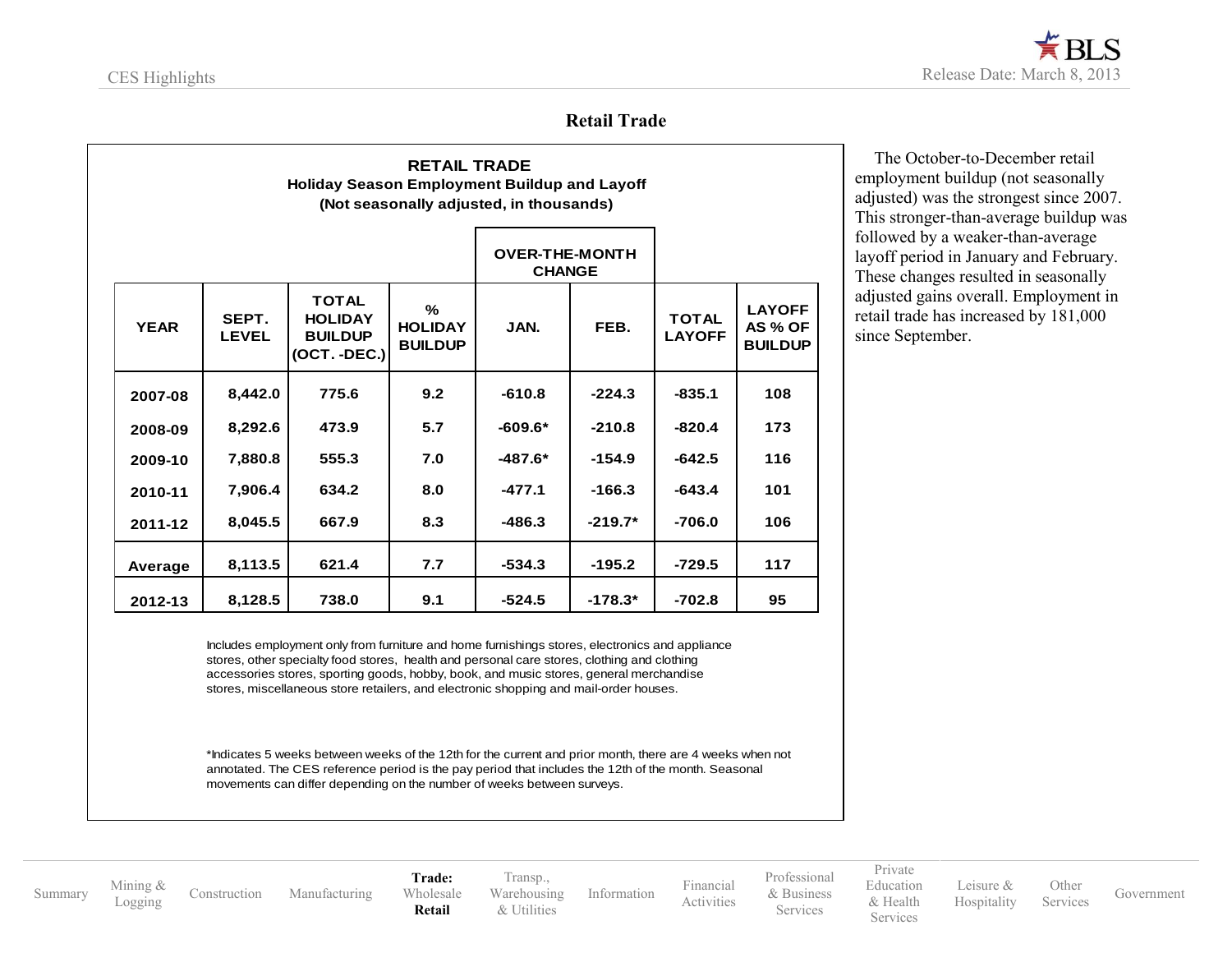<span id="page-12-0"></span>

### **Transportation and Warehousing**

 The count of jobs within transportation and warehousing hardly changed in February. Over the year, both truck transportation and warehousing and storage were engines of job growth within transportation and warehousing. The two industries accounted for 68 percent of 88,000 transportation jobs gained over the year.

### **NAICS 492 – Couriers and messengers**

 After gaining 24,000 jobs in December and losing 20,000 jobs in January, employment in couriers and messengers decreased by 2,000 in February.

### **NAICS 485 – Transit and ground passenger transportation**

 Employment in transit and ground passenger transportation changed little in February (-3,000), with a labor dispute involving school bus drivers in New York City having little effect.

[Summary](#page-1-0) [Mining](#page-4-0) &<br>Logging

[Construction](#page-5-0) [Manufacturing](#page-8-0)

Trade: [Wholesale](#page-9-0) [Retail](#page-10-0)

**[Transp.,](#page-12-0) [Warehousing](#page-12-0)** & [Utilities](#page-13-0)

[Information](#page-14-0) [Financial](#page-15-0) [Activities](#page-15-0) [Professional](#page-16-0) & [Business](#page-16-0) Services

[Private](#page-18-0) [Education](#page-18-0) [& Health](#page-18-0) Services

[Leisure](#page-19-0) & [Hospitality](#page-19-0) [Other](#page-20-0)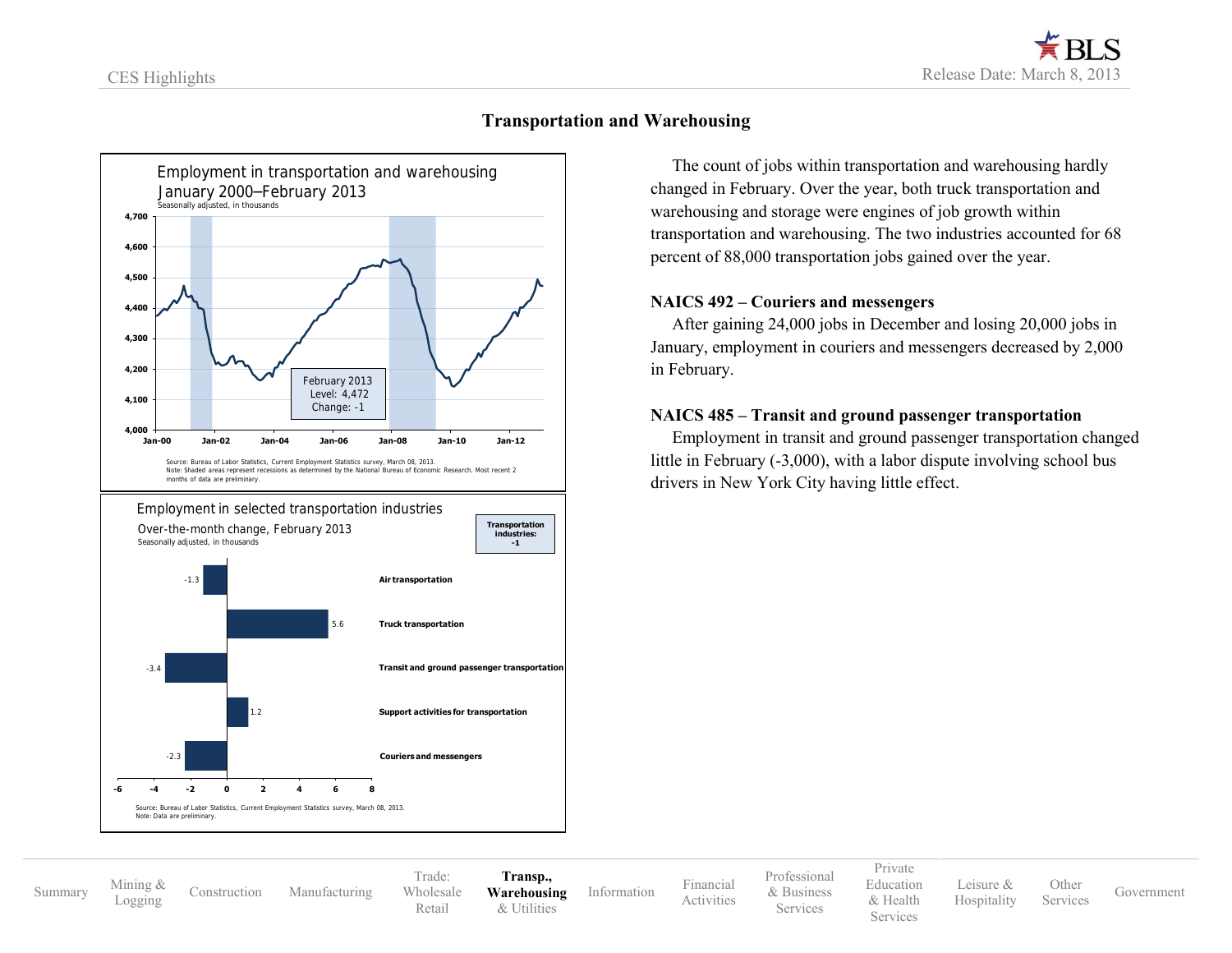

### **Utilities**

<span id="page-13-0"></span>

 There was no significant employment change in utilities in February.

[Summary](#page-1-0) [Mining](#page-4-0) &<br>Logging [Construction](#page-5-0) [Manufacturing](#page-8-0) Trade: [Wholesale](#page-9-0) [Retail](#page-10-0) [Transp.](#page-12-0), [Warehousing](#page-12-0) & **[Utilities](#page-13-0)** [Information](#page-14-0) [Financial](#page-15-0) [Activities](#page-15-0) [Professional](#page-16-0) & [Business](#page-16-0) Services [Private](#page-18-0) [Education](#page-18-0) [& Health](#page-18-0) Services [Leisure](#page-19-0) & [Hospitality](#page-19-0) [Other](#page-20-0) Services [Government](#page-21-0)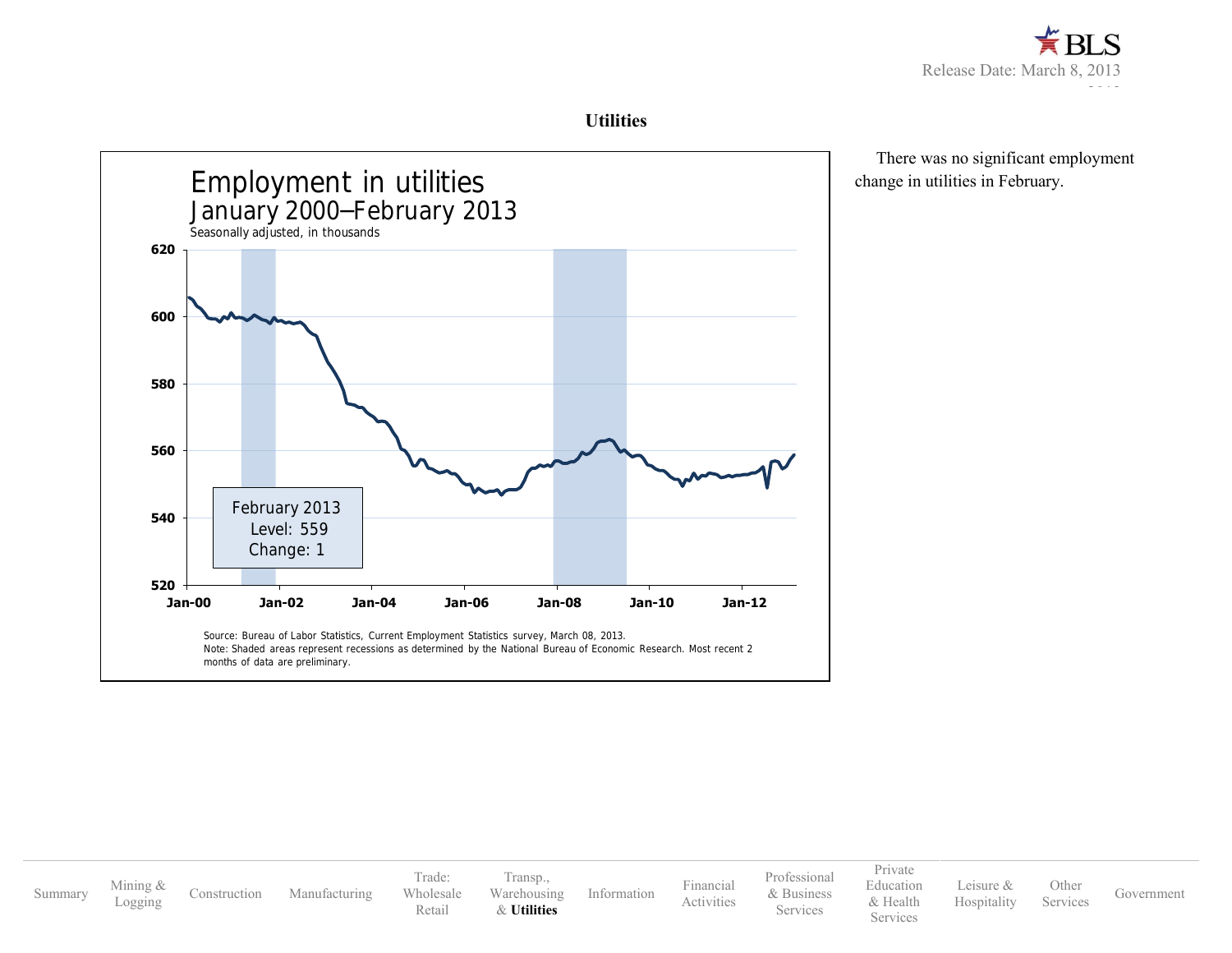

### **Information**

<span id="page-14-0"></span>

 Information employment grew by 20,000 in February. This increase is entirely attributable to a job gain in motion picture and sound recording industries (+21,000). Employment in this industry is characterized by month-tomonth fluctuations. Employment changed little over the month elsewhere in information.

[Summary](#page-1-0) [Mining](#page-4-0) &<br>Logging

[Construction](#page-5-0) [Manufacturing](#page-8-0)

Trade: [Wholesale](#page-9-0) [Retail](#page-10-0)

[Transp.](#page-12-0), [Warehousing](#page-12-0) & [Utilities](#page-13-0)

**[Information](#page-14-0)** [Financial](#page-15-0)

[Activities](#page-15-0) [Professional](#page-16-0) & [Business](#page-16-0) Services

[Private](#page-18-0) [Education](#page-18-0) [& Health](#page-18-0) **Services** 

[Leisure](#page-19-0) & [Hospitality](#page-19-0)

**[Other](#page-20-0)** Services [Government](#page-21-0)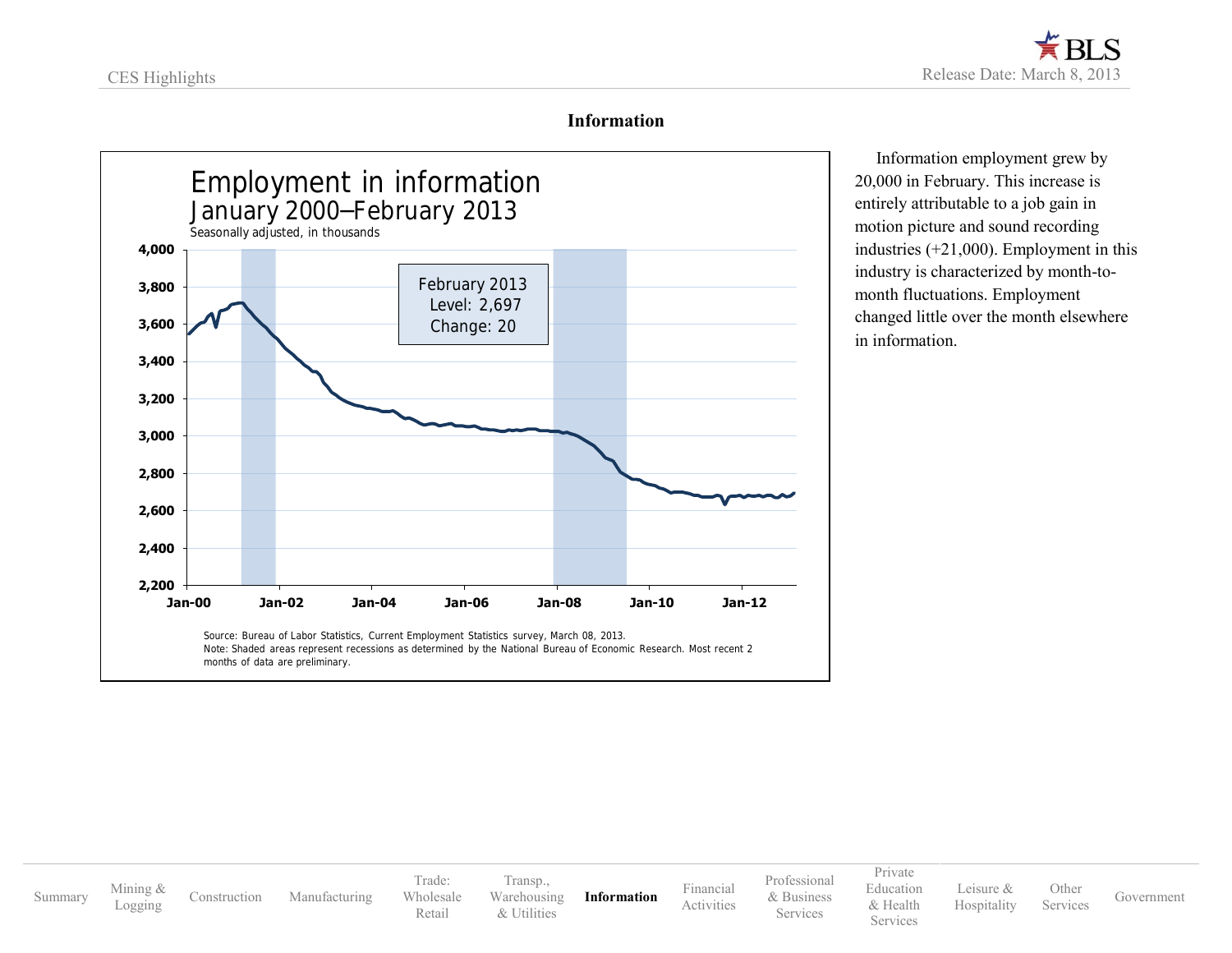

### **Financial Activities**

<span id="page-15-0"></span>

 Employment in financial activities continued to trend up in February (+7,000) with little change among the component industries. Financial activities has added 170,000 jobs since employment reached a trough in February 2011.

[Summary](#page-1-0) [Mining](#page-4-0) &<br>Logging

[Construction](#page-5-0) [Manufacturing](#page-8-0)

Trade: [Wholesale](#page-9-0) [Retail](#page-10-0)

[Transp.](#page-12-0), [Warehousing](#page-12-0) & [Utilities](#page-13-0)

[Information](#page-14-0) **[Financial](#page-15-0) [Activities](#page-15-0)**

[Professional](#page-16-0) & [Business](#page-16-0) Services

[Private](#page-18-0) [Education](#page-18-0) [& Health](#page-18-0) Services

[Leisure](#page-19-0) & [Hospitality](#page-19-0) **[Other](#page-20-0)**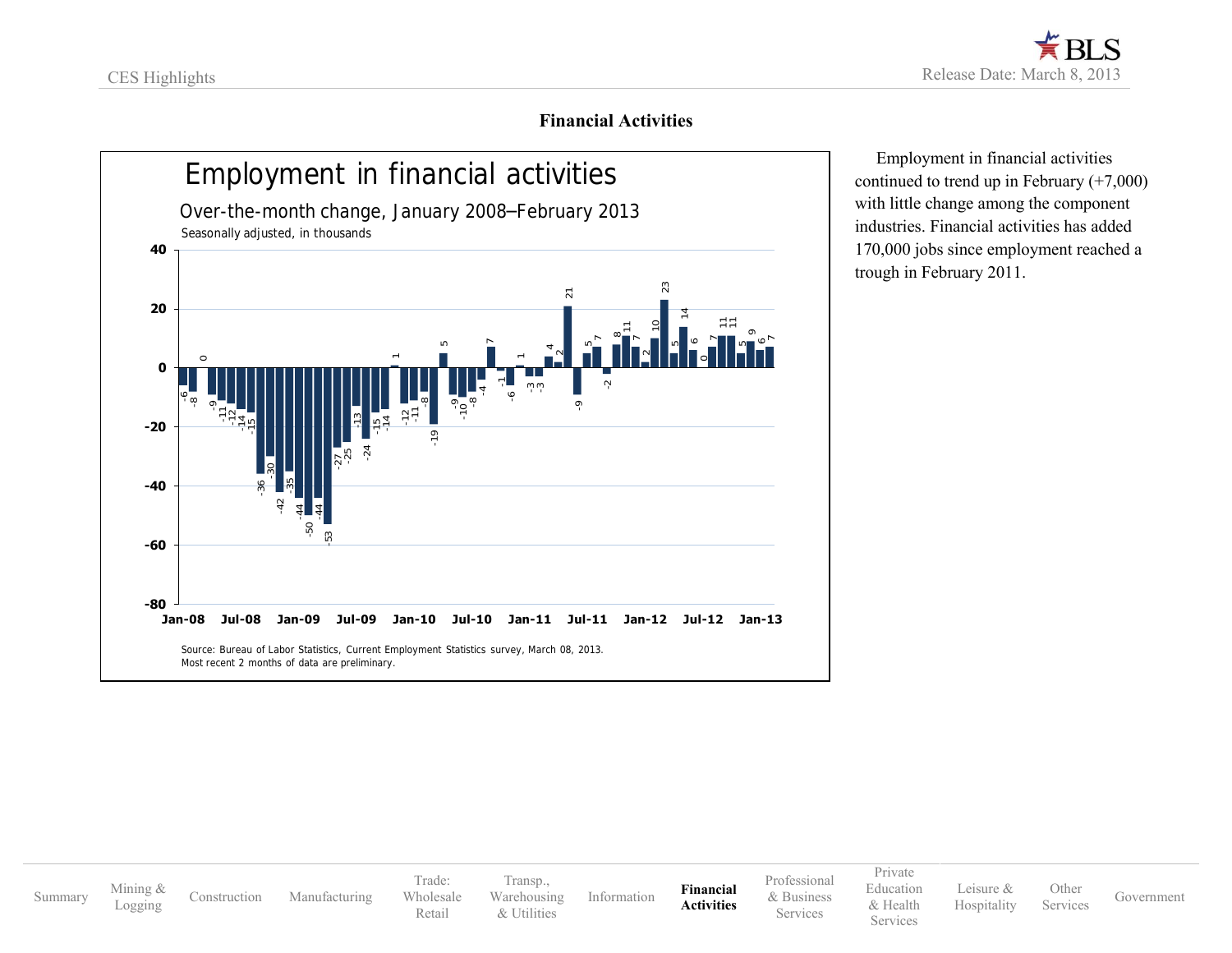

### **Professional and business services**

<span id="page-16-0"></span>

 Employment in professional and business services grew by 73,000 in February, marking the  $20<sup>th</sup>$  consecutive month of job growth in the industry. Since the most recent employment trough in August 2009, professional and business services has added 1.9 million jobs. Employment in the industry now stands 190,000 above the most recent peak in December 2007. In February, employment gains were seen in professional and technical services and in administrative and waste services.

[Summary](#page-1-0) [Mining](#page-4-0) &<br>Logging

[Construction](#page-5-0) [Manufacturing](#page-8-0)

Trade: [Wholesale](#page-9-0) [Retail](#page-10-0)

[Transp.](#page-12-0), [Warehousing](#page-12-0) & [Utilities](#page-13-0)

[Information](#page-14-0) [Financial](#page-15-0) [Activities](#page-15-0) **[Professional](#page-16-0) [& Business](#page-16-0) Services**

[Private](#page-18-0) [Education](#page-18-0) [& Health](#page-18-0)

Services

[Leisure](#page-19-0) & [Hospitality](#page-19-0) **[Other](#page-20-0)**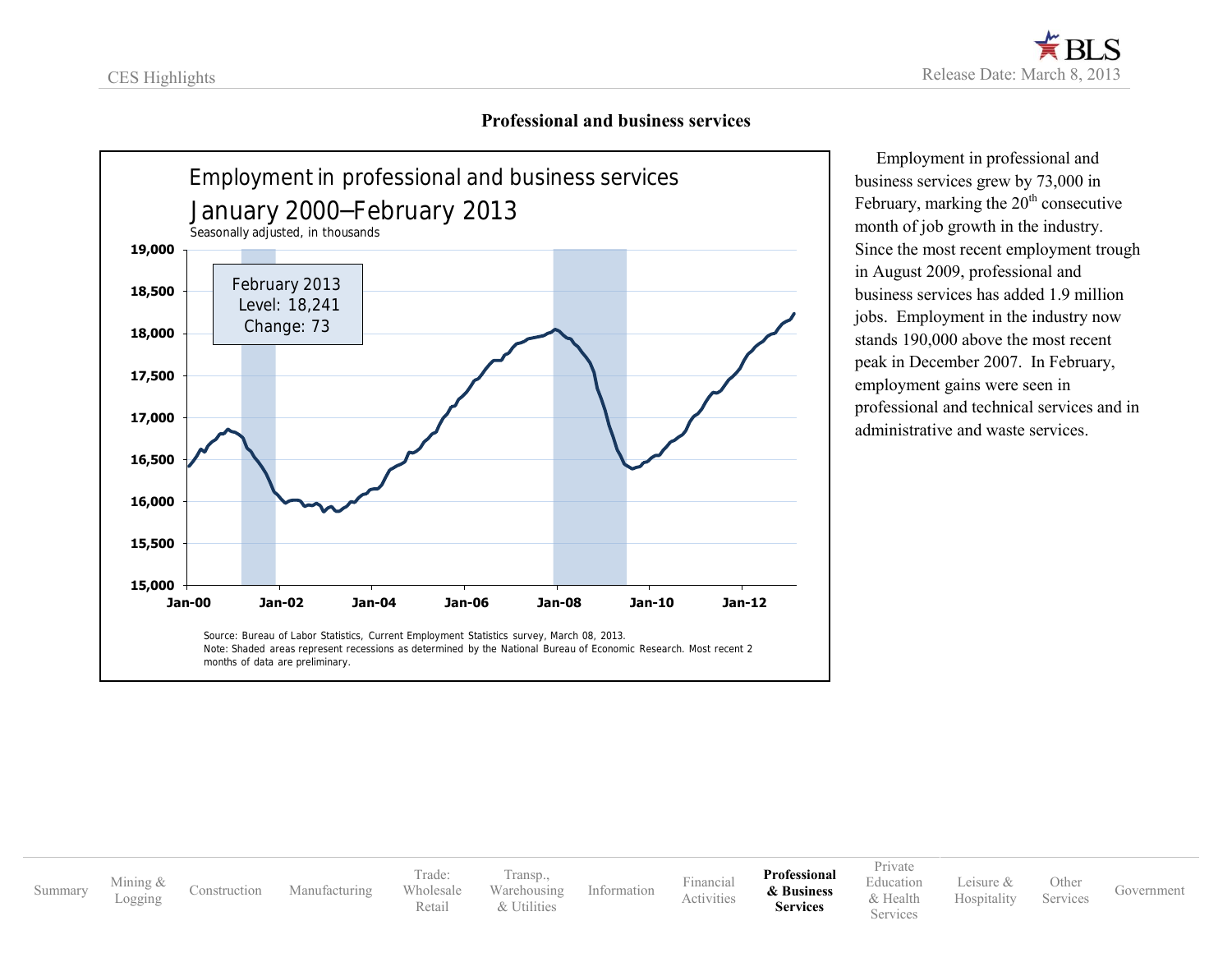

### **Professional and business services**

### **NAICS 5412 – Accounting and bookkeeping services**

 Accounting and bookkeeping services employment increased by 11,000 in February, following a decline in January. Among the component industries, payroll services contributed the largest employment gain.



### **NAICS 561 – Administrative and support services**

 Administrative and support services added 44,000 jobs in February. Among the component industries, the largest movement was seen in employment services, more specifically, temporary help services  $(+16,000)$ .

|         |                     |              |               |                                |                                             |             |                         |                                               | Private                           |                          |                   |            |
|---------|---------------------|--------------|---------------|--------------------------------|---------------------------------------------|-------------|-------------------------|-----------------------------------------------|-----------------------------------|--------------------------|-------------------|------------|
| Summary | Mining &<br>Logging | Construction | Manufacturing | l'rade:<br>Wholesale<br>Retail | Transp.,<br>Warehousing<br><i>Italities</i> | Information | Financial<br>Activities | Professional<br>& Business<br><b>Services</b> | Education<br>& Health<br>Services | Leisure &<br>Hospitality | Other<br>Services | Government |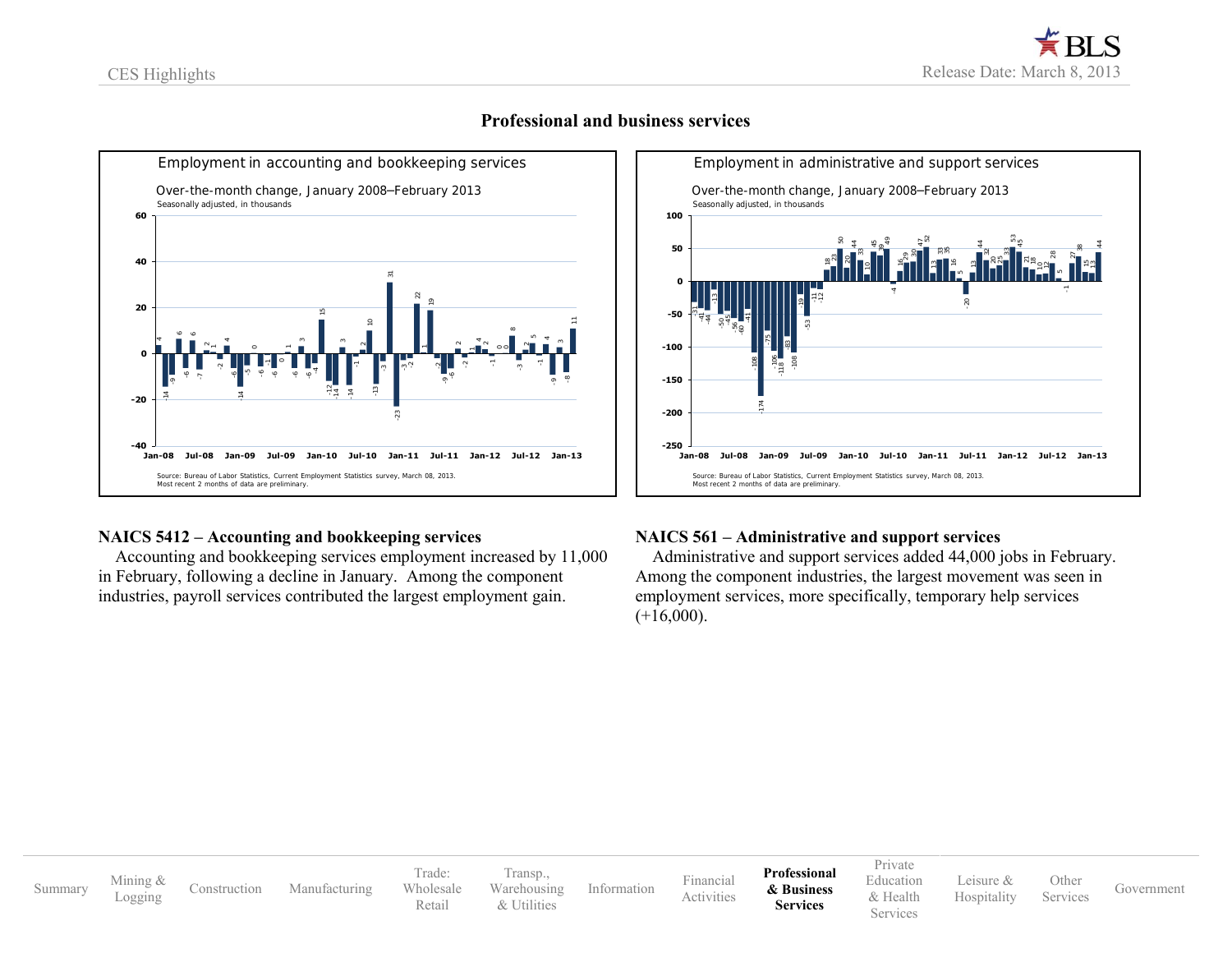<span id="page-18-0"></span>

### **Private education and health services**

 Education and health services employment continued to trend up in February (+24,000). A job gain of 39,000 in health care and social assistance was partially offset by a small downward movement in educational services employment (-15,000).

 Nearly all of the jobs added in health care and social assistance in February occurred in health care  $(+32,000)$ , with gains spread throughout all of its major component industries. Social assistance employment continued a modest upward trend.



 Within health care, ambulatory health care services employment rose by 14,000 over the month, while hospitals and nursing and residential care facilities gained 9,000 jobs each. Since February 2010, the end of the most recent downturn in total nonfarm employment, health care has added 811,000 jobs, accounting for approximately 14 percent of total nonfarm job gains in that time period. Over two-thirds of the health care employment gains within this time occurred in ambulatory health care

[Summary](#page-1-0) [Mining](#page-4-0) &<br>Logging

[Construction](#page-5-0) [Manufacturing](#page-8-0)

Trade: [Wholesale](#page-9-0) [Retail](#page-10-0) [Transp.](#page-12-0), [Warehousing](#page-12-0) & [Utilities](#page-13-0)

[Information](#page-14-0) [Financial](#page-15-0) [Activities](#page-15-0) [Professional](#page-16-0) & [Business](#page-16-0) **Services** 

**[Private](#page-18-0) [Education](#page-18-0)**

**& [Health](#page-18-0) Services**

[Leisure](#page-19-0) & **[Hospitality](#page-19-0) [Other](#page-20-0)**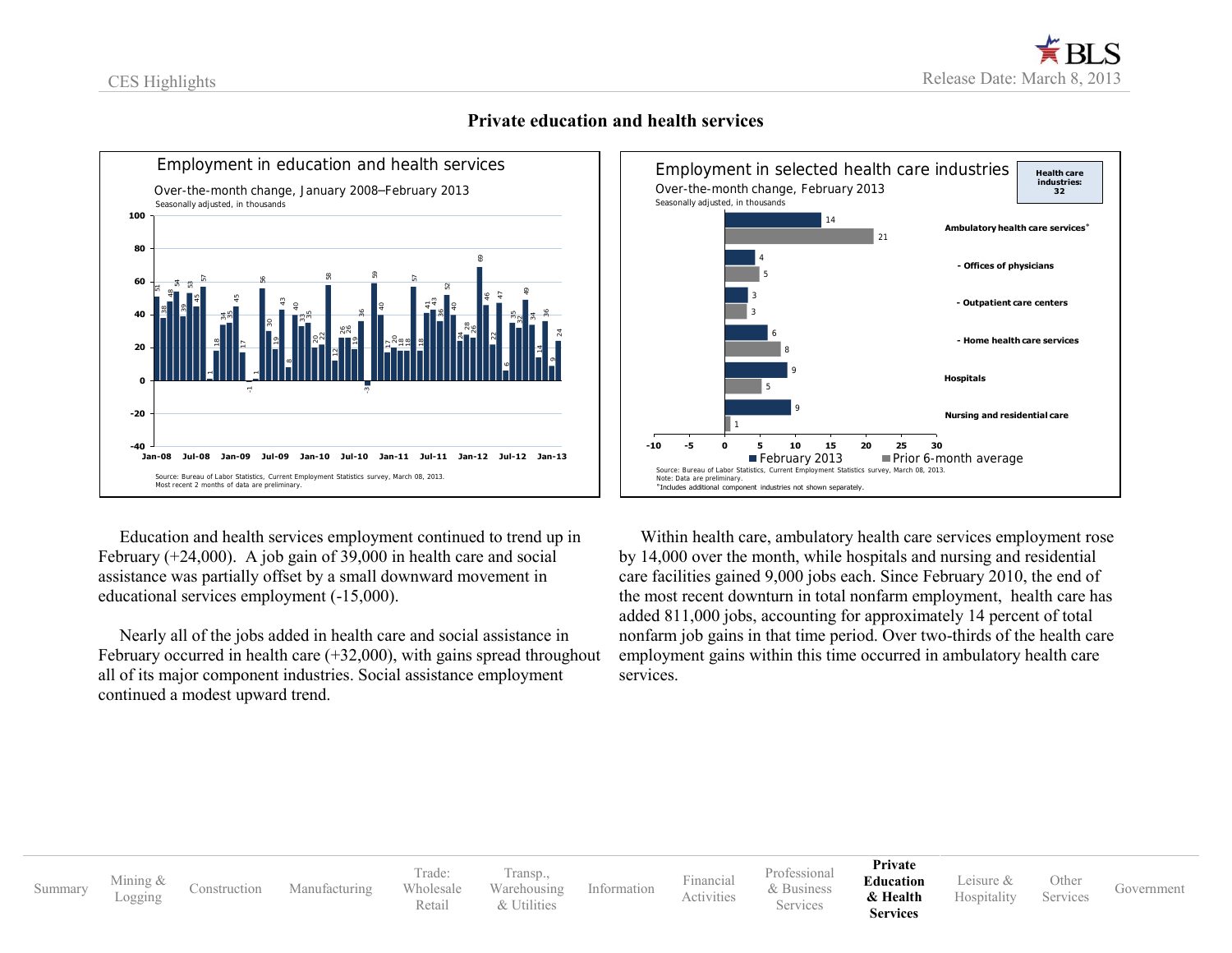

### **Leisure and Hospitality**

<span id="page-19-0"></span>

 Employment in leisure and hospitality continued to maintain its trend of steady, moderate growth in February.

 Since reaching an employment trough in December 2009, leisure and hospitality has added over 1 million jobs. Food services and drinking places accounted for 83 percent of the job growth during this period.

[Summary](#page-1-0) [Mining](#page-4-0) &<br>Logging

[Construction](#page-5-0) [Manufacturing](#page-8-0)

Trade: [Wholesale](#page-9-0) [Retail](#page-10-0) [Transp.](#page-12-0), [Warehousing](#page-12-0) & [Utilities](#page-13-0)

[Information](#page-14-0) [Financial](#page-15-0)

[Professional](#page-16-0) & [Business](#page-16-0) Services

[Activities](#page-15-0)

[Private](#page-18-0) [Education](#page-18-0) [& Health](#page-18-0) Services

**[Leisure](#page-19-0) & [Hospitality](#page-19-0) [Other](#page-20-0)**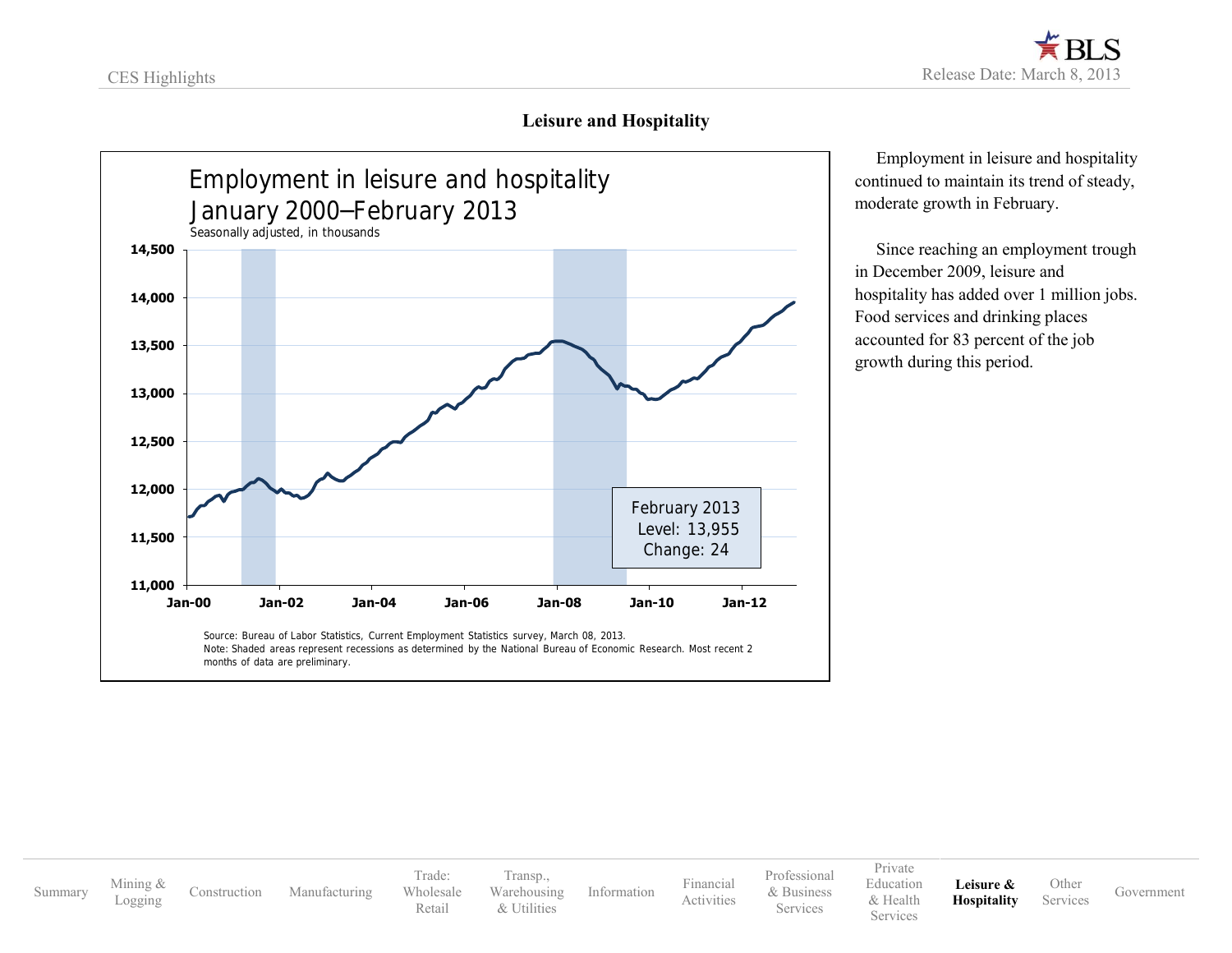

### **Other Services**

<span id="page-20-0"></span>

 Employment in other services changed little in February. In the last 6 months, however, this industry has added 44,000 jobs. Since reaching an employment trough in June 2010, other services has recovered 167,000 jobs or 74 percent of the jobs lost between April 2008 and June 2010.

[Summary](#page-1-0) [Mining](#page-4-0) &<br>Logging

[Construction](#page-5-0) [Manufacturing](#page-8-0)

Trade: [Wholesale](#page-9-0) [Retail](#page-10-0)

[Transp.](#page-12-0), [Warehousing](#page-12-0) & [Utilities](#page-13-0)

[Information](#page-14-0) [Financial](#page-15-0)

[Activities](#page-15-0)

[Professional](#page-16-0) & [Business](#page-16-0) Services

[Private](#page-18-0) [Education](#page-18-0) [& Health](#page-18-0) **Services** [Leisure](#page-19-0) & [Hospitality](#page-19-0)

**[Other](#page-20-0)**

**Services** [Government](#page-21-0)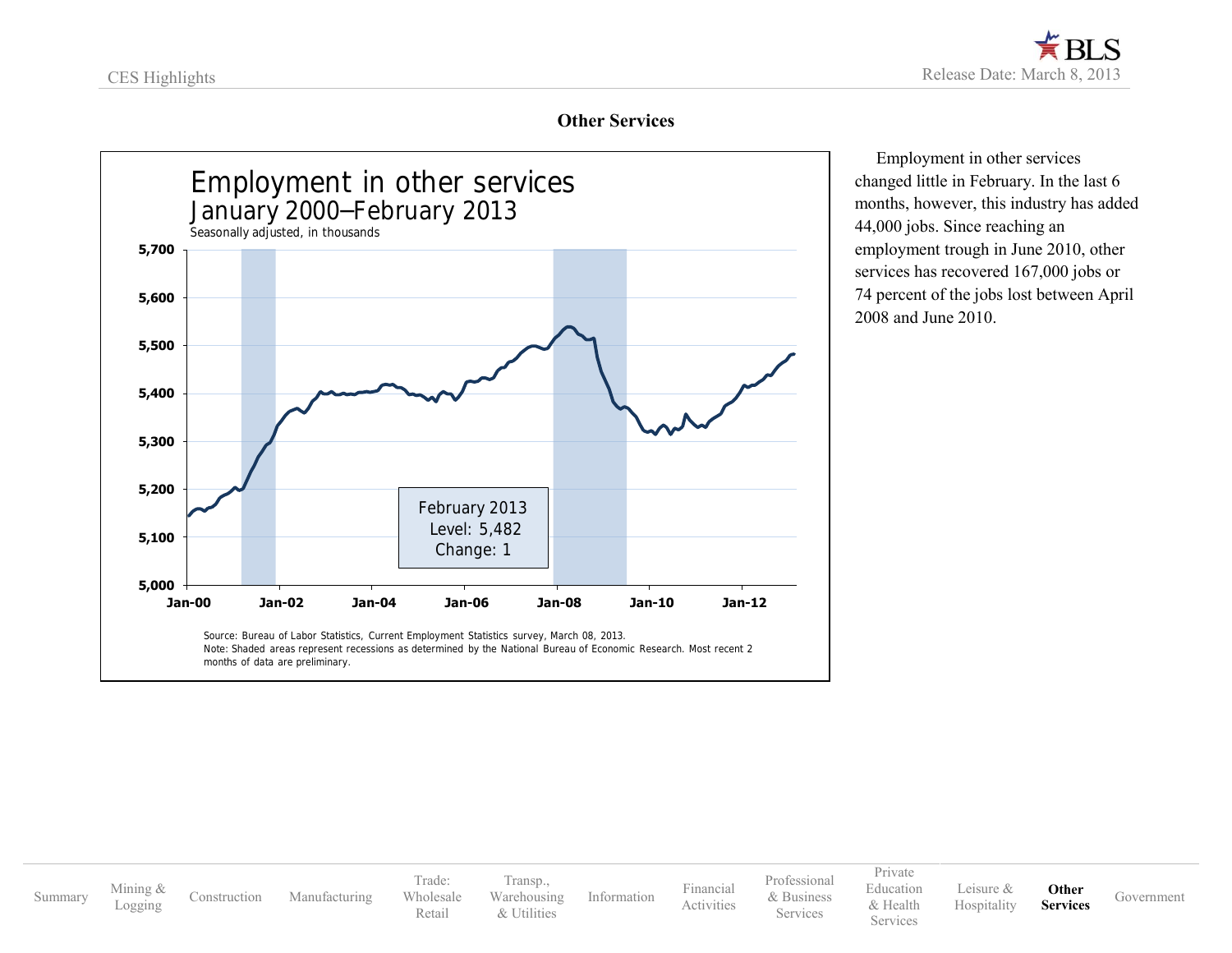### **Government**

<span id="page-21-0"></span>

 Government employment continued to trend down in February. Employment changed little over the month at the federal, state, and local government levels, with the exception of a small uptick in U.S. Postal Service employment  $(+5,000)$ .

 Since an employment peak in August 2008, state government, excluding education lost 173,000 jobs.

 Employment in local government reached a peak in July 2008 and has decreased by 581,000; local government education accounted for 62 percent of the jobs lost.

[Summary](#page-1-0) [Mining](#page-4-0) &<br>Logging

[Construction](#page-5-0) [Manufacturing](#page-8-0)

Trade: [Wholesale](#page-9-0) [Retail](#page-10-0)

[Transp.](#page-12-0), [Warehousing](#page-12-0) & [Utilities](#page-13-0)

[Information](#page-14-0) [Financial](#page-15-0) [Activities](#page-15-0) [Professional](#page-16-0) & [Business](#page-16-0) Services

[Private](#page-18-0) [Education](#page-18-0) [& Health](#page-18-0) **Services** 

[Leisure](#page-19-0) & [Hospitality](#page-19-0) **[Other](#page-20-0)** 

Services **[Government](#page-21-0)**